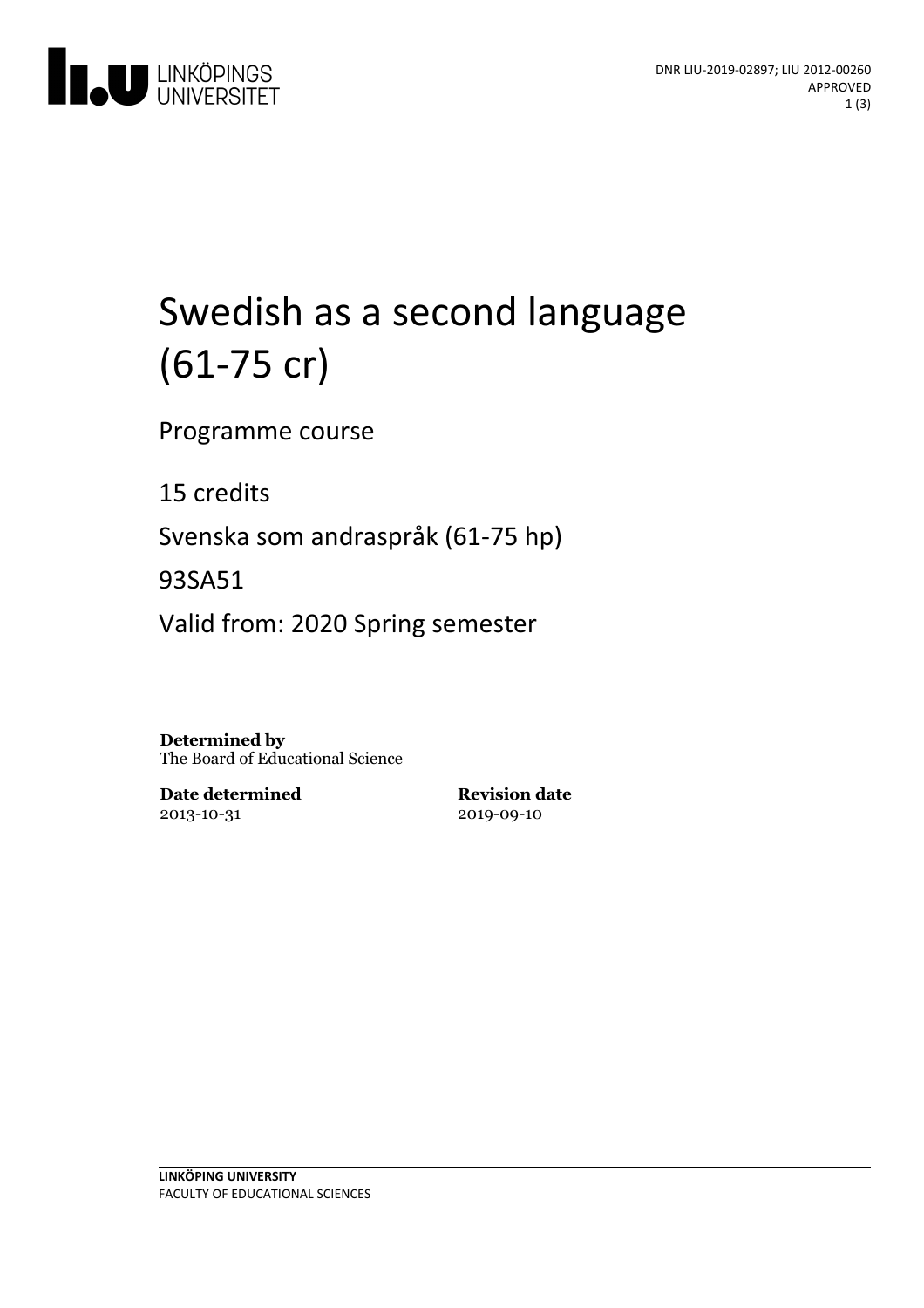## Main field of study

Swedish Language

Course level

First cycle

#### Advancement level

 $G<sub>2</sub>X$ 

### Course offered for

Secondary School Teacher Programme with a specialization in Teaching in the Upper-Secondary School

#### Examination

Applies to all courses regardless of grading scale.

Students failing an exam covering either the entire course or part of the course two times are entitled to have a new examiner appointed for the reexamination.

If the course has a three-graded grading scale (U - VG), following applies:

Students who have passed an examination may not retake it in order to improve their grades.

The following applies to courses that include a compulsory component:

If special circumstances prevail, and if it is possible with consideration of the nature of the compulsory component, the examiner may decide to replace the compulsory component with another equivalent component.

If the LiU coordinator for students with disabilities has granted a student the right to an adapted examination for <sup>a</sup> written examination in an examination hall, the student has the right to it. If the coordinator has instead recommended for the student an adapted examination or alternative form of examination, the examiner may grant this if the examiner assesses that it is possible, based on consideration of the course objectives.

#### Grades

Three-grade scale, U, G, VG